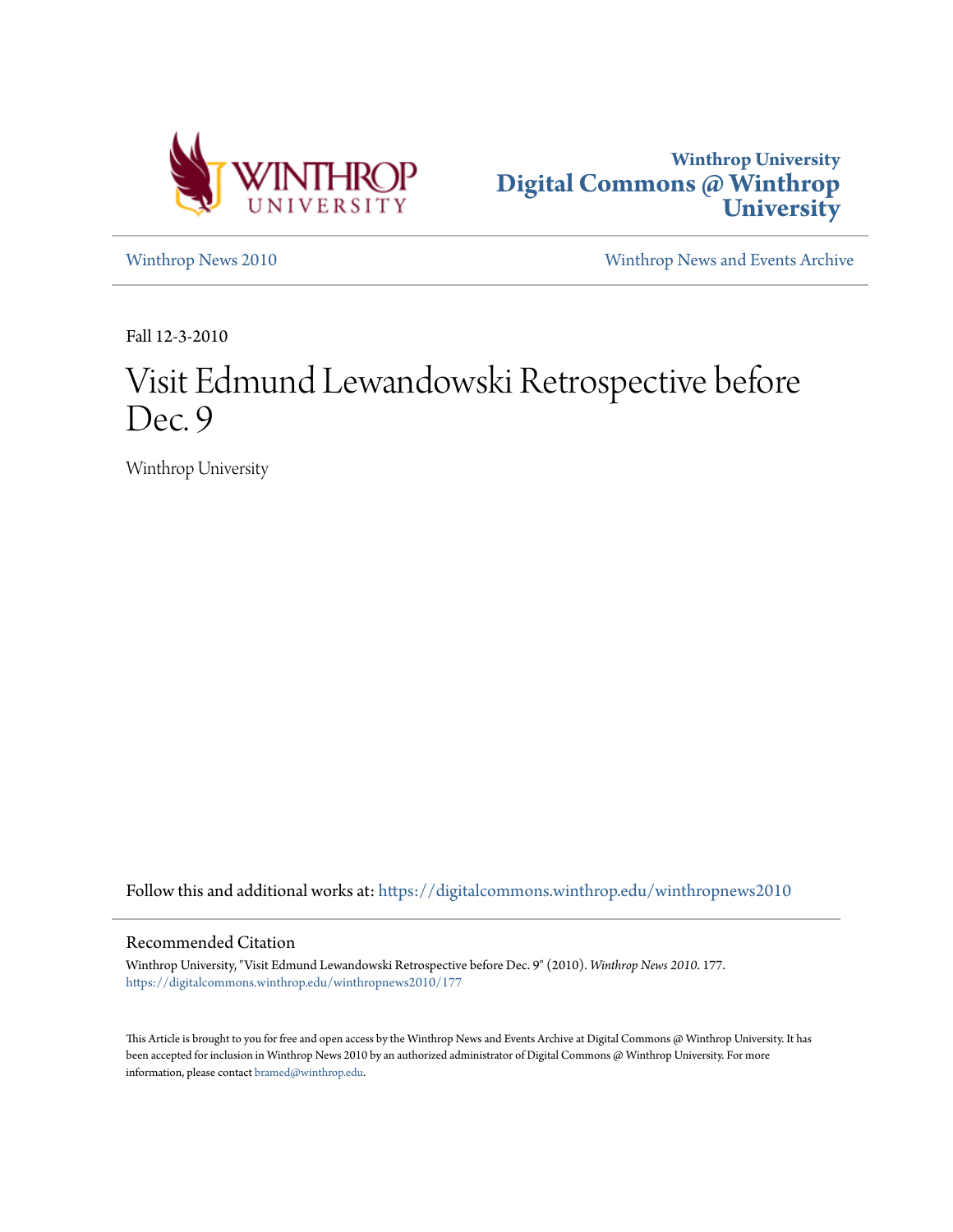「验費」

**O** SHARE



# 12/03/2010 **Visit Edmund Lewandowski Retrospective before Dec. 9**

## **Quick Facts**

**E** "Edmund Lewandowski – Precisionism and Beyond" continues through Dec. 9 in Rutledge and Patrick Galleries on campus.

The show was made possible by donations  $\mathcal{A}$ from Williams and Fudge, Inc. of Rock Hill and other donors.



**ABOUT ADMISSIONS & AID ACADEMICS STUDENT LIFE ATHLETICS GIVING**

NTHRC

UNIVERSITY

Lewandowski's "Sketch #2, Steel Mill" (1972); from the collection of Irene and Mark Kaufman



ROCK HILL, S.C. - As the fall 2010 **Winthrop University Galleries** season comes to a close, there is still an opportunity to see the first major retrospective on the artwork of Precisionist painter and prominent Rock Hill figure **Edmund Lewandowski** (1914-98).

**"Edmund Lewandowski – Precisionism and Beyond,"** organized by the Flint Institute of Arts in Flint, Mich., continues through Dec. 9 at Rutledge and Patrick Galleries. Guest curated by **Dr. Valerie Leeds**, the Flint Institute's adjunct curator of American art, the retrospective opened Sept. 6 and contains approximately 45 works loaned from private collections, museums and galleries across the U.S. The show spans

**Lewandowski's** extensive career as a Precisionist painter, from his early art in the Midwest to work he created during his later years as chair of Winthrop's Department

Lewandowski works with Winthrop art students during one of his classes in 1976.

of Art and Design (1973-84), an art educator and mentor.

The **retrospective** has been supported by funding from **Williams and Fudge, Inc. of Rock Hill**. Other donors contributed to the three-month show as well. The **Galleries**, as well as many of the programs sponsored by Winthrop's College of Visual and Performing Arts, are made possible through donor support, noted David Wohl, dean of CVPA.

"One of the principle goals of the Winthrop University Galleries is to enrich the diverse cultural life in York, Mecklenburg and surrounding counties of the Carolinas. The support of patrons like Williams and Fudge, Inc. and many individual donors help strengthen the link between Winthrop and the community," said Wohl.

Since its opening, **"Edmund Lewandowski – Precisionism and Beyond"** has led Lewandowski's former students and friends, like Mary Lynn Norton '81, to discover works they'd seen only in slides. Now facilities rental manager for the Culture and Heritage Museums in York County, Norton worked with Lewandowski at Winthrop while she pursued a bachelor's degree in visual arts.